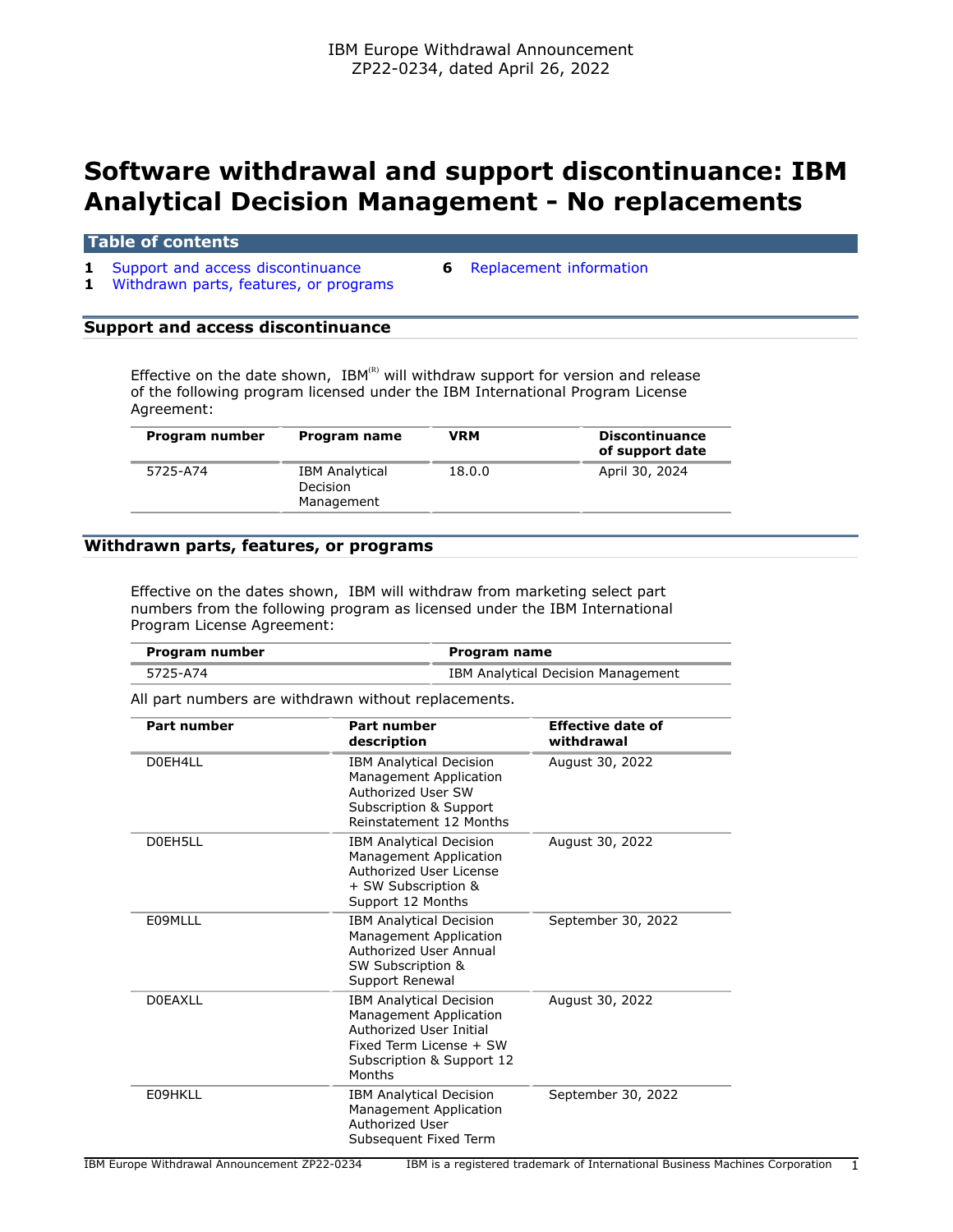| <b>Part number</b> | <b>Part number</b><br>description                                                                                                                                                                                                                        | <b>Effective date of</b><br>withdrawal |
|--------------------|----------------------------------------------------------------------------------------------------------------------------------------------------------------------------------------------------------------------------------------------------------|----------------------------------------|
|                    | License + SW Subscription<br>& Support 12 Months                                                                                                                                                                                                         |                                        |
| <b>DOEGYLL</b>     | <b>IBM Analytical Decision</b><br>Management Application<br>Concurrent User SW<br>Subscription & Support<br>Reinstatement 12 Months                                                                                                                      | August 30, 2022                        |
| <b>DOEGZLL</b>     | <b>IBM Analytical Decision</b><br>Management Application<br>Concurrent User License<br>+ SW Subscription &<br>Support 12 Months                                                                                                                          | August 30, 2022                        |
| E09MILL            | <b>IBM Analytical Decision</b><br>Management Application<br>Concurrent User Annual<br>SW Subscription &<br>Support Renewal                                                                                                                               | September 30, 2022                     |
| <b>DOEAULL</b>     | <b>IBM Analytical Decision</b><br>Management Application<br>Concurrent User Initial<br>Fixed Term License + SW<br>Subscription & Support 12<br>Months                                                                                                    | August 30, 2022                        |
| E09HHLL            | <b>IBM Analytical Decision</b><br>Management Application<br><b>Concurrent User</b><br>Subsequent Fixed Term<br>License + SW Subscription<br>& Support 12 Months                                                                                          | September 30, 2022                     |
| D0JVDLL            | <b>IBM Analytical Decision</b><br>Management Application<br>for zEnterprise <sup>(R)</sup><br><b>BladeCenter Extension</b><br>and Linux <sup>(R)</sup> on System z <sup>(R)</sup><br>Authorized User License<br>+ SW Subscription &<br>Support 12 Months | August 30, 2022                        |
| <b>D0JVELL</b>     | <b>IBM Analytical Decision</b><br>Management Application<br>for zEnterprise<br><b>BladeCenter Extension</b><br>and Linux on System<br>z Authorized User SW<br>Subscription & Support<br>Reinstatement 12 Months                                          | August 30, 2022                        |
| <b>DOYNMLL</b>     | <b>IBM Analytical Decision</b><br>Management Application<br>for zEnterprise<br><b>BladeCenter Extension</b><br>and Linux on System z<br>Authorized User Initial<br>Fixed Term License + SW<br>Subscription & Support 12<br>Months                        | August 30, 2022                        |
| E0C8MLL            | <b>IBM Analytical Decision</b><br>Management Application<br>for zEnterprise<br><b>BladeCenter Extension</b><br>and Linux on System z<br>Authorized User Annual<br>SW Subscription &<br>Support Renewal                                                   | September 30, 2022                     |
| <b>EOHOPLL</b>     | <b>IBM Analytical Decision</b><br><b>Management Application</b><br>for zEnterprise<br><b>BladeCenter Extension</b><br>and Linux on System<br>z Authorized User                                                                                           | September 30, 2022                     |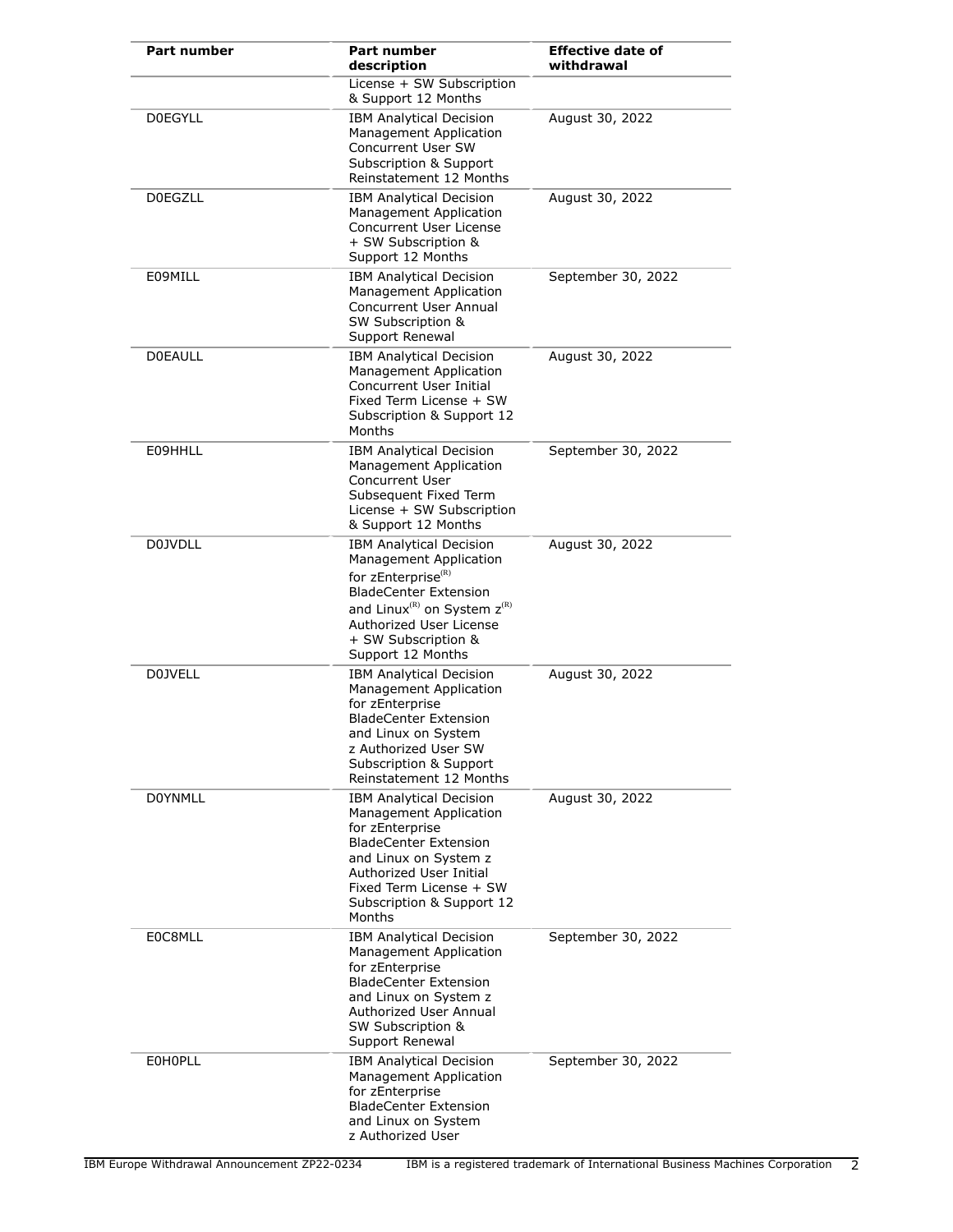| <b>Part number</b> | Part number<br>description                                                                                                                                                                                                           | <b>Effective date of</b><br>withdrawal |
|--------------------|--------------------------------------------------------------------------------------------------------------------------------------------------------------------------------------------------------------------------------------|----------------------------------------|
|                    | Subsequent Fixed Term<br>License + SW Subscription<br>& Support 12 Months                                                                                                                                                            |                                        |
| <b>D0JVFLL</b>     | <b>IBM Analytical Decision</b><br>Management Application<br>for zEnterprise<br><b>BladeCenter Extension</b><br>and Linux on System z<br>Concurrent Users License<br>+ SW Subscription &<br>Support 12 Months                         | August 30, 2022                        |
| <b>D0JVGLL</b>     | <b>IBM Analytical Decision</b><br>Management Application<br>for zEnterprise<br><b>BladeCenter Extension</b><br>and Linux on System<br>z Concurrent User SW<br>Subscription & Support<br>Reinstatement 12 Months                      | August 30, 2022                        |
| <b>DOYNNLL</b>     | <b>IBM Analytical Decision</b><br>Management Application<br>for zEnterprise<br><b>BladeCenter Extension</b><br>and Linux on System z<br>Concurrent User Initial<br>Fixed Term License + SW<br>Subscription & Support 12<br>Months    | August 30, 2022                        |
| E0C8NLL            | <b>IBM Analytical Decision</b><br>Management Application<br>for zEnterprise<br><b>BladeCenter Extension</b><br>and Linux on System z<br><b>Concurrent User Annual</b><br>SW Subscription &<br>Support Renewal                        | September 30, 2022                     |
| <b>E0H0QLL</b>     | <b>IBM Analytical Decision</b><br>Management Application<br>for zEnterprise<br><b>BladeCenter Extension</b><br>and Linux on System<br>z Concurrent User<br>Subsequent Fixed Term<br>License + SW Subscription<br>& Support 12 Months | September 30, 2022                     |
| <b>DOEGWLL</b>     | <b>IBM Analytical Decision</b><br>Management for Non-<br><b>Production Environment</b><br>Processor Value Unit<br>(PVU) SW Subscription &<br>Support Reinstatement 12<br>Months                                                      | August 30, 2022                        |
| <b>DOEGXLL</b>     | <b>IBM Analytical Decision</b><br>Management for Non-<br><b>Production Environment</b><br>Processor Value Unit<br>(PVU) License + SW<br>Subscription & Support 12<br>Months                                                          | August 30, 2022                        |
| E09MHLL            | <b>IBM Analytical Decision</b><br>Management for Non-<br><b>Production Environment</b><br>Processor Value Unit<br>(PVU) Annual SW<br>Subscription & Support<br>Renewal                                                               | September 30, 2022                     |
| <b>DOEBALL</b>     | <b>IBM Analytical Decision</b><br>Management for Non-                                                                                                                                                                                | August 30, 2022                        |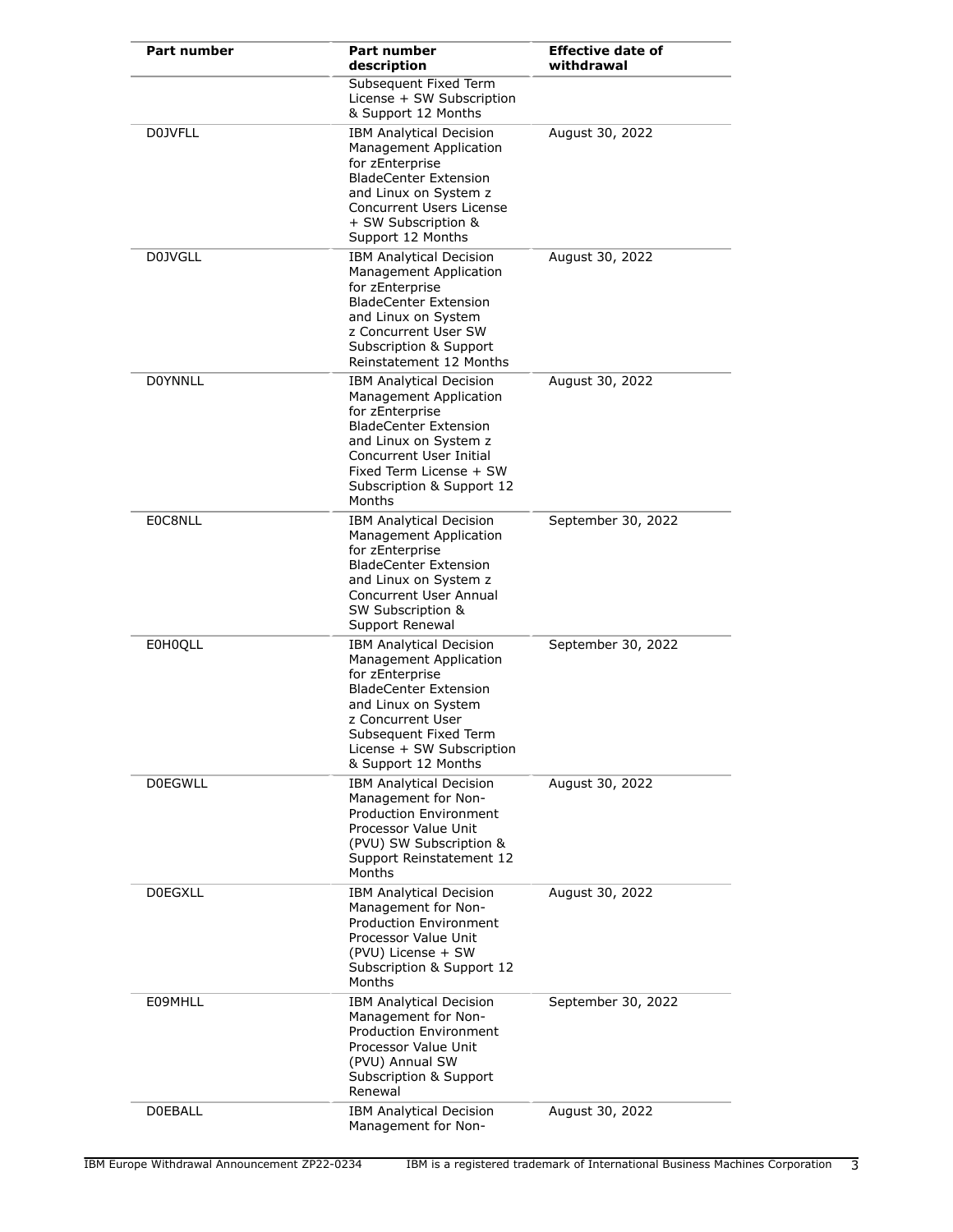| <b>Part number</b> | Part number<br>description                                                                                                                                                                                                                                                       | <b>Effective date of</b><br>withdrawal |
|--------------------|----------------------------------------------------------------------------------------------------------------------------------------------------------------------------------------------------------------------------------------------------------------------------------|----------------------------------------|
|                    | <b>Production Environment</b><br>Processor Value Unit<br>(PVU) Initial Fixed Term<br>License + SW Subscription<br>& Support 12 Months                                                                                                                                            |                                        |
| E09HYLL            | <b>IBM Analytical Decision</b><br>Management for Non-<br><b>Production Environment</b><br>Processor Value Unit<br>(PVU) Subsequent Fixed<br>Term License + SW<br>Subscription & Support 12<br>Months                                                                             | September 30, 2022                     |
| D0JV1LL            | <b>IBM Analytical Decision</b><br>Management for Non-<br>Production Environment<br>for zEnterprise<br><b>BladeCenter Extension</b><br>and Linux on System<br>z Processor Value Unit<br>(PVU) License + SW<br>Subscription & Support 12<br>Months                                 | August 30, 2022                        |
| D0JV3LL            | <b>IBM Analytical Decision</b><br>Management for Non-<br><b>Production Environment</b><br>for zEnterprise<br><b>BladeCenter Extension</b><br>and Linux on System<br>z Processor Value Unit<br>(PVU) SW Subscription &<br>Support Reinstatement 12<br>Months                      | August 30, 2022                        |
| <b>DOYNQLL</b>     | <b>IBM Analytical Decision</b><br>Management for Non-<br>Production Environment<br>for zEnterprise<br><b>BladeCenter Extension</b><br>and Linux on System<br>z Processor Value Unit<br>(PVU) Initial Fixed Term<br>License + SW Subscription<br>& Support 12 Months              | August 30, 2022                        |
| E0C8GLL            | <b>IBM Analytical Decision</b><br>Management for Non-<br><b>Production Environment</b><br>for zEnterprise<br><b>BladeCenter Extension</b><br>and Linux on System<br>z Processor Value<br>Unit (PVU) Annual SW<br>Subscription & Support<br>Renewal                               | September 30, 2022                     |
| <b>E0H0SLL</b>     | <b>IBM Analytical Decision</b><br>Management for Non-<br><b>Production Environment</b><br>for zEnterprise<br><b>BladeCenter Extension</b><br>and Linux on System<br>z Processor Value Unit<br>(PVU) Subsequent Fixed<br>Term License + SW<br>Subscription & Support 12<br>Months | September 30, 2022                     |
| <b>DOEHVLL</b>     | <b>IBM Analytical Decision</b><br>Management Processor<br>Value Unit (PVU) SW<br>Subscription & Support<br>Reinstatement 12 Months                                                                                                                                               | August 30, 2022                        |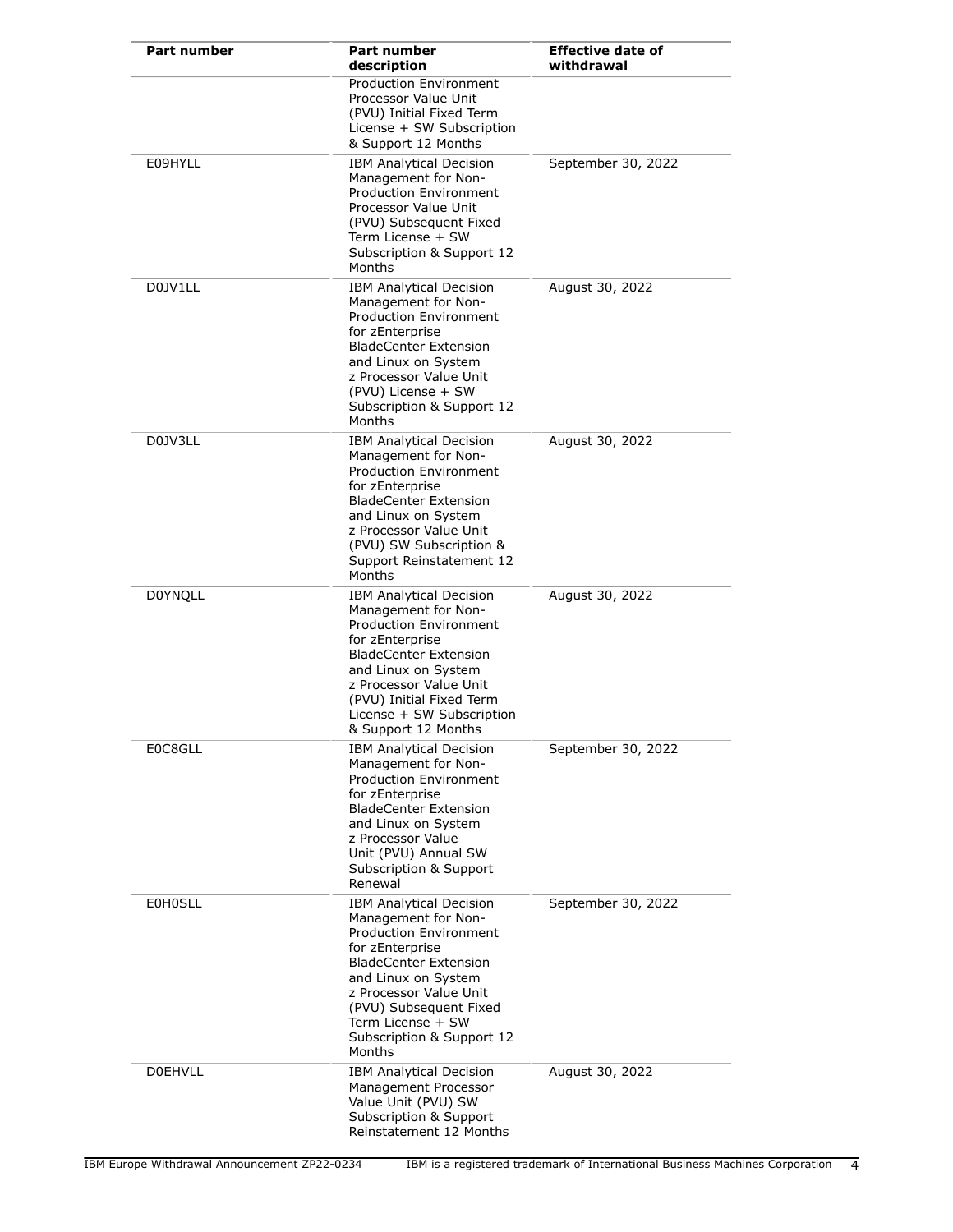| <b>Part number</b> | <b>Part number</b><br>description                                                                                                                                                                                                | <b>Effective date of</b><br>withdrawal |
|--------------------|----------------------------------------------------------------------------------------------------------------------------------------------------------------------------------------------------------------------------------|----------------------------------------|
| <b>DOEHWLL</b>     | <b>IBM Analytical Decision</b><br>Management Processor<br>Value Unit (PVU) License<br>+ SW Subscription &<br>Support 12 Months                                                                                                   | August 30, 2022                        |
| E09MZLL            | <b>IBM Analytical Decision</b><br>Management Processor<br>Value Unit (PVU) Annual<br>SW Subscription &<br>Support Renewal                                                                                                        | September 30, 2022                     |
| D0EB1LL            | <b>IBM Analytical Decision</b><br>Management Processor<br>Value Unit (PVU) Initial<br>Fixed Term License + SW<br>Subscription & Support 12<br>Months                                                                             | August 30, 2022                        |
| E09HPLL            | <b>IBM Analytical Decision</b><br>Management Processor<br>Value Unit (PVU)<br>Subsequent Fixed Term<br>License + SW Subscription<br>& Support 12 Months                                                                          | September 30, 2022                     |
| <b>D0JUXLL</b>     | <b>IBM Analytical Decision</b><br>Management for<br>zEnterprise BladeCenter<br>Extension and Linux on<br>System z Processor Value<br>Unit (PVU) License + SW<br>Subscription & Support 12<br>Months                              | August 30, 2022                        |
| <b>D0JUYLL</b>     | <b>IBM Analytical Decision</b><br>Management for<br>zEnterprise BladeCenter<br>Extension and Linux<br>on System z Processor<br>Value Unit (PVU) SW<br><b>Subscription &amp; Support</b><br>Reinstatement 12 Months               | August 30, 2022                        |
| <b>DOYNPLL</b>     | <b>IBM Analytical Decision</b><br>Management for<br>zEnterprise BladeCenter<br><b>Extension and Linux</b><br>on System z Processor<br>Value Unit (PVU) Initial<br>Fixed Term License + SW<br>Subscription & Support 12<br>Months | August 30, 2022                        |
| E0C8ELL            | <b>IBM Analytical Decision</b><br>Management for<br>zEnterprise BladeCenter<br>Extension and Linux on<br>System z Processor Value<br>Unit (PVU) Annual SW<br>Subscription & Support<br>Renewal                                   | September 30, 2022                     |
| <b>EOHORLL</b>     | <b>IBM Analytical Decision</b><br>Management for<br>zEnterprise BladeCenter<br>Extension and Linux on<br>System z Processor Value<br>Unit (PVU) Subsequent<br>Fixed Term License + SW<br>Subscription & Support 12<br>Months     | September 30, 2022                     |